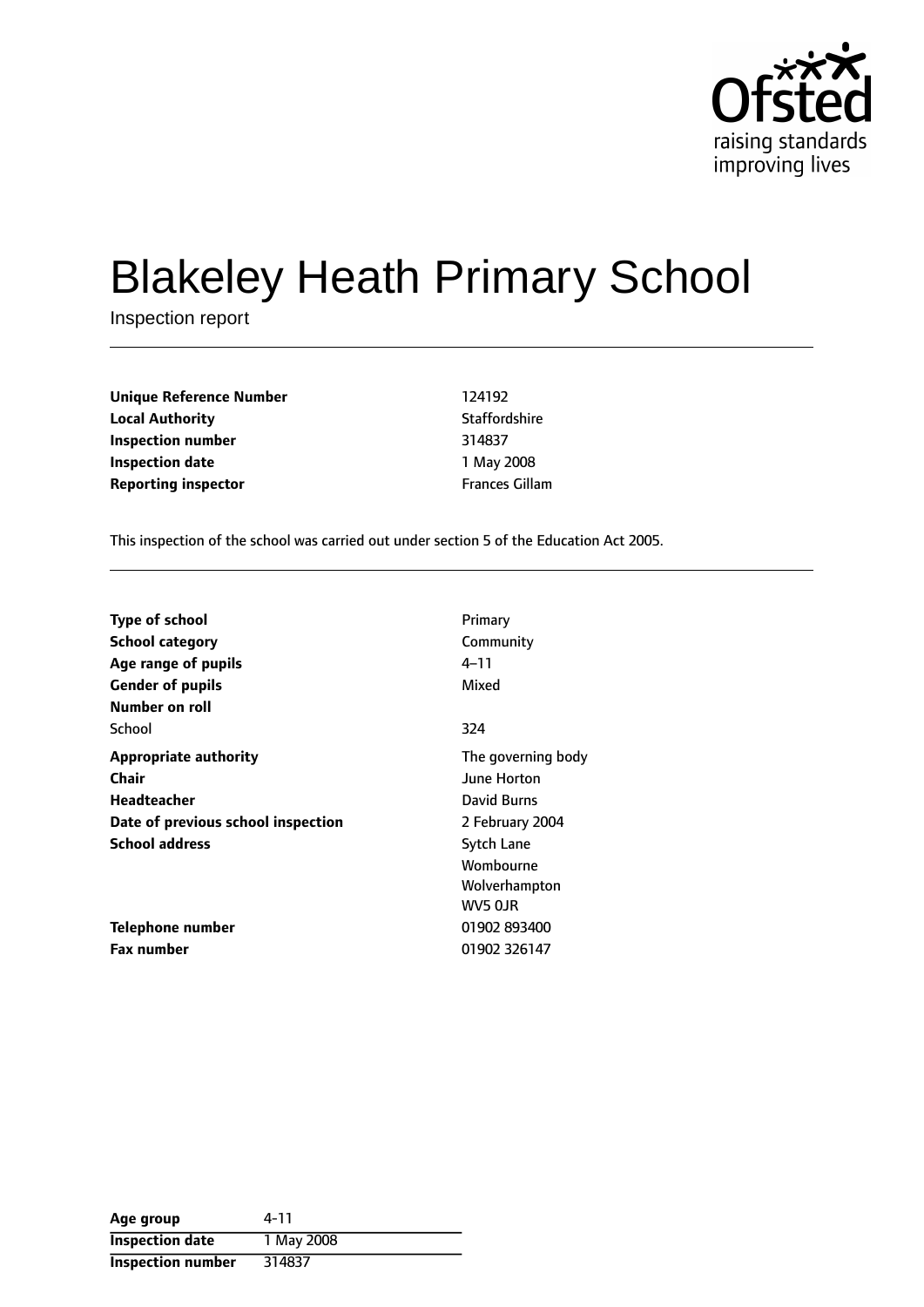.

© Crown copyright 2008

#### Website: www.ofsted.gov.uk

This document may be reproduced in whole or in part for non-commercial educational purposes, provided that the information quoted is reproduced without adaptation and the source and date of publication are stated.

Further copies of this report are obtainable from the school. Under the Education Act 2005, the school must provide a copy of this report free of charge to certain categories of people. A charge not exceeding the full cost of reproduction may be made for any other copies supplied.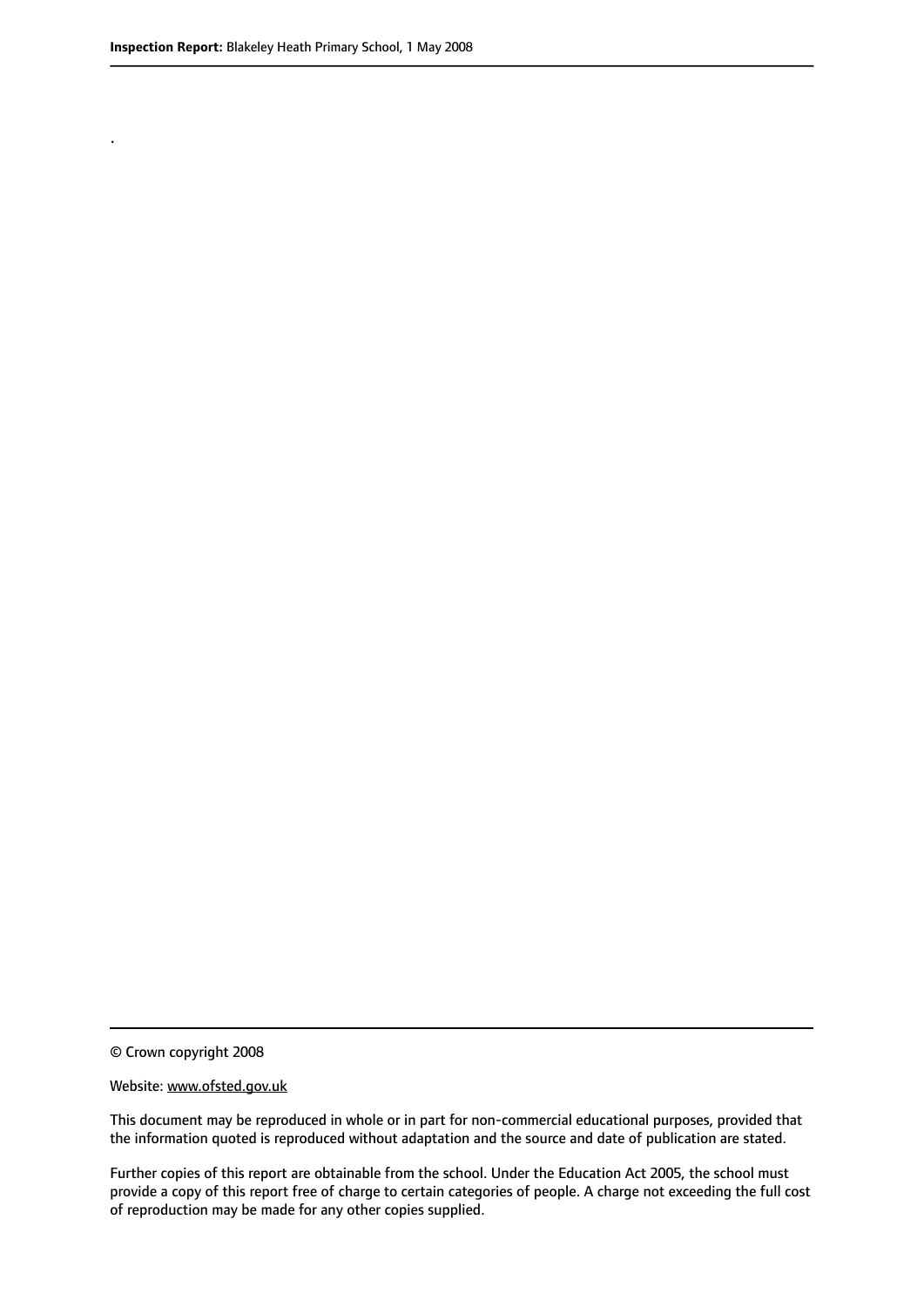# **Introduction**

The inspection was carried out by one Additional Inspector who evaluated the overall effectiveness of the school and investigated the following issues: • the progress made by pupils in mathematics  $\cdot$  the progress made by higher attaining girls in reading in Years 1 and 2  $\cdot$  the impact of leadership and management on raising standards, on improving pupils' achievement and on promoting improvements in the quality of provision.

## **Description of the school**

Most pupils who attend this larger than average primary school are from a White British background. The proportion of pupils who require additional support with their learning, have difficulties with their behaviour or have specific physical needs is above average.

## **Key for inspection grades**

| Outstanding  |
|--------------|
| Good         |
| Satisfactory |
| Inadequate   |
|              |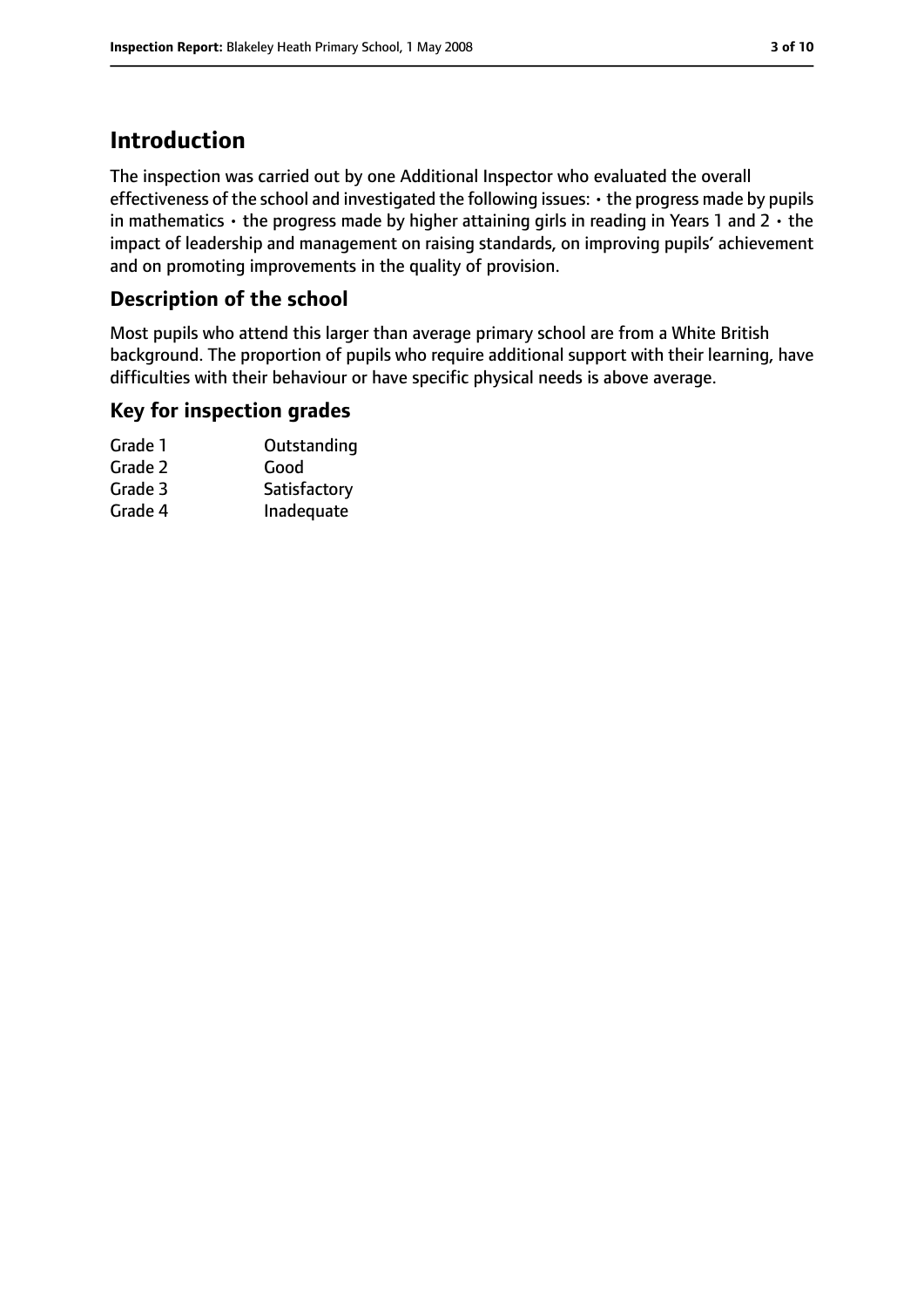## **Overall effectiveness of the school**

#### **Grade: 2**

Blakeley Heath is a good school. Pupils of all abilities thrive and flourish in its warm and caring environment. This enables the pupils to grow in confidence and to make good progress in their personal development. Pupils say that the high level of care they receive and the school's friendly atmosphere are key reasons why they like coming to school. Staff treat pupils fairly and recognise their efforts. These features help to establish strong and constructive relationships and encourage the pupils to try their best. Parents of pupils who require extra help with their work comment favourably on the well-focused support their children receive. The parents' comments are justified because these pupils do well and make good progress, especially in reading and writing.

Children's attainment when they start school is slightly below the expectations for four-year-olds. They achieve well in the Reception classes and by the time they enter Year 1, children's attainment is average. From their starting point, pupils make good progress and reach above average standards by Year 6. Their well-developed skills, particularly in literacy and information and communication technology, provide pupils with a firm foundation for their future learning. Literacy has been a priority area for the school and 'talking partners' is a particular success with the pupils. They say sharing ideas and discussing their work help them to clarify their thinking and to understand what they are learning. Staff have introduced new ways of working in literacy and these are raising standards, most notably in Years 1 and 2. Here, pupils' progress in reading and writing is developing more quickly than previously. Standards by Year 2 in the national tests in 2007 were the highest for the last five years. These features show that the school has a good capacity to improve and do even better.

Good teaching stimulates pupils' interests, especially in literacy and science lessons. Pupils say their learning in these subjects is exciting. They especially enjoy the opportunities they have to discover things for themselves and to tackle problems using their own ideas and strategies. By comparison, some pupils do not have the same range of opportunities in mathematics. Consequently, their enthusiasm for learning in this subject is not as high. Although pupils make satisfactory progress in mathematics, this does not match the good progress they make in English and science. Teachers provide pupils with clear information about how they can improve their work. They do this through regular marking and by setting challenging targets for pupils to achieve. This is particularly the case in literacy, where pupils have a good idea of how well they are doing and what they need to concentrate on to improve. Pupils enjoy working towards these targets. In mathematics, however, teachers do not always update targets frequently enough to enable pupils to move on more quickly with their learning, especially for the higher attaining. This means that these targets are not always pertinent to the pupils' needs and this contributes to the slower rate of progress in mathematics compared with English and science.

Parents have confidence that the school will care very well for their children. They especially appreciate the way the headteacher makes time for them and their children should they have any concerns. The comment of one parent summed up the view held by many that, 'The headteacher and his team are dedicated to the pupils and to ensuring their happiness in school.' This is correct, because the school has the best interests of its pupils at heart. With the governors, the headteacher and staff have a strong drive to raise standards, to improve pupils' achievements and to promote pupils' personal development and well-being. The school's self-evaluation processes are robust. However, senior leaders acknowledge that the procedures for tracking pupils' progress, especially for tracking the progress of the higher attaining, are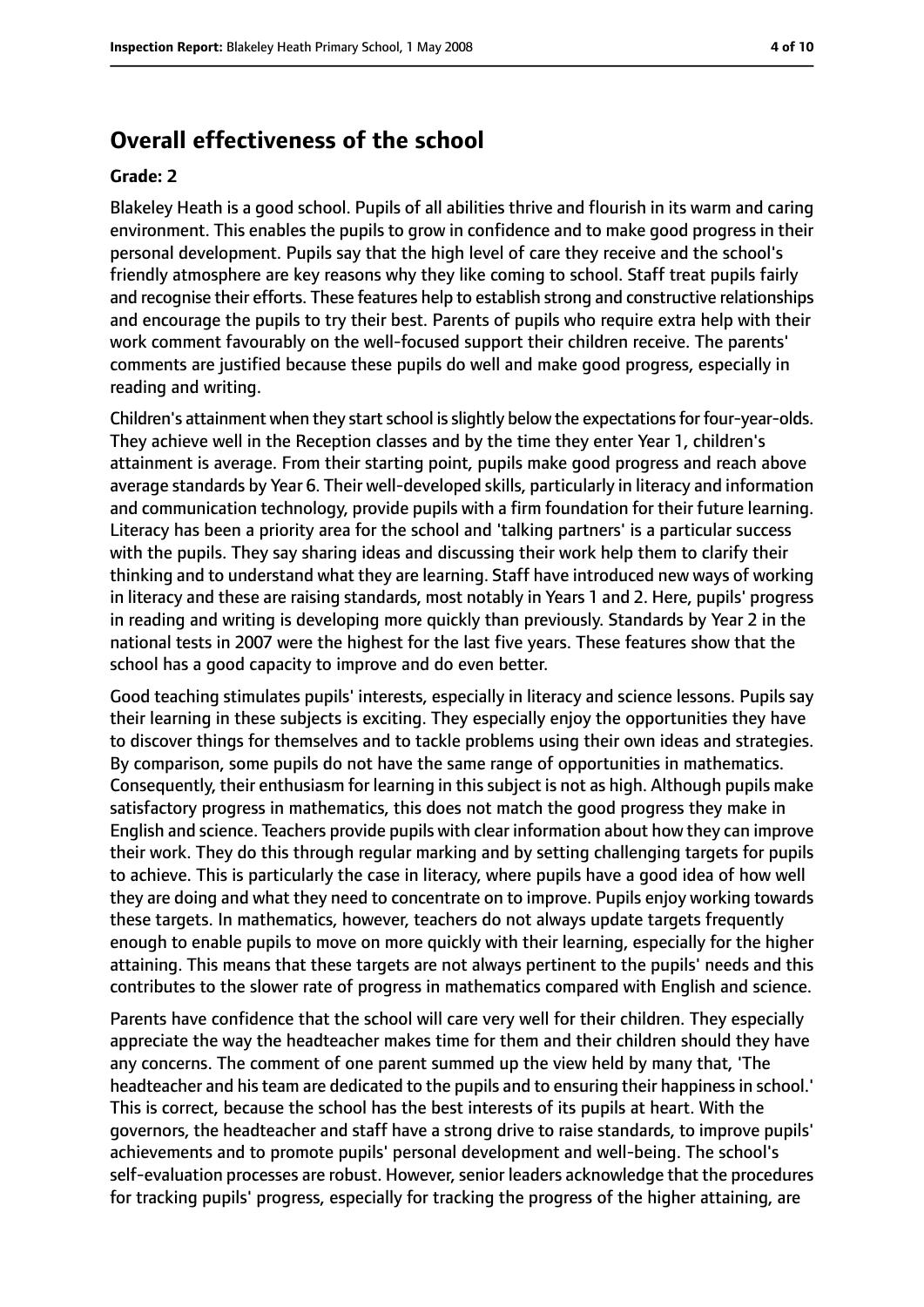not sharp enough. This means that the school does not always identify quickly enough if these pupils are in danger of falling behind in their learning.

Staff promote healthy lifestyles successfully. They place a strong emphasis on developing pupils' awareness of a balanced diet and the need for regular exercise. Most pupils make sensible choices about what they eat, although some do not always exercise this at lunchtimes. Many pupils take full advantage of the extensive sporting clubs on offer because they have a very good understanding of the importance of exercise in keeping fit. The school is a calm and well-ordered place because pupils' behaviour is good. Pupils appreciate the way that teachers deal with any incidents efficiently and fairly. The attendance rate has increased this year because of the improved stance the school has taken on chasing up absentees. As a result, pupils' attendance is now satisfactory. Pupils stand up for what they believe. They are confident to voice their opinions but also respectful of the views and beliefs of others. Their strong moral understanding underpins their behaviour and the care they show for others. Team games, working in groups and residential visits contribute successfully to developing pupils' social skills. Pupils get on well together and they have a very good understanding of how to stay safe and free from harm. Peer counsellors do a very good job of mediating should disputes arise and they are a friendly place of call for any pupils who may feel lonely.

The school council works very hard on behalf of all pupils. They are rightly pleased with the influence they have on decision-making. They are taking a lead on promoting the healthy schools agenda by running the fruit tuck shop. Pupils also make a very good contribution to the wider community. They eagerly take part in events such as the village carnival and they sing for the elderly. The school's sport teams are regular and successful participants in the local schools' football and netball leagues. The teaching of German and French, visits to France, gardening and art clubs enrich the curriculum and enhance pupils' learning further.

## **Effectiveness of the Foundation Stage**

## **Grade: 2**

Provision in the Reception classes is good. Bright and attractive areas, in and out of doors, provide children with an exciting environment to explore and discover. Staff devote attention to devising tasks that spark children's interest. These tasks also match carefully the differing ability needs of the children. These features ensure that the children enjoy their learning and make good progressin their work. Children know the classroom routines well. They work equally well in a small group or on their own because relationships are positive. Children treat equipment with respect and share resources sensibly because they know what staff expect of them. Staff are responding very well to the priority to improve children's communication skills. They encourage children to express their ideas and to expand on their explanations. These features help to build the children's confidence and to promote their use of language successfully. As a result, children are developing a good understanding of a wide range of words, which they use confidently to explain what they are doing and what they have learnt.

## **What the school should do to improve further**

- ■
- Ensure that teachers provide more activities that inspire pupils and increase their enjoyment of learning in mathematics.
- Ensure that targets to help pupils improve in mathematics are up-to-date and relevant to pupils' needs.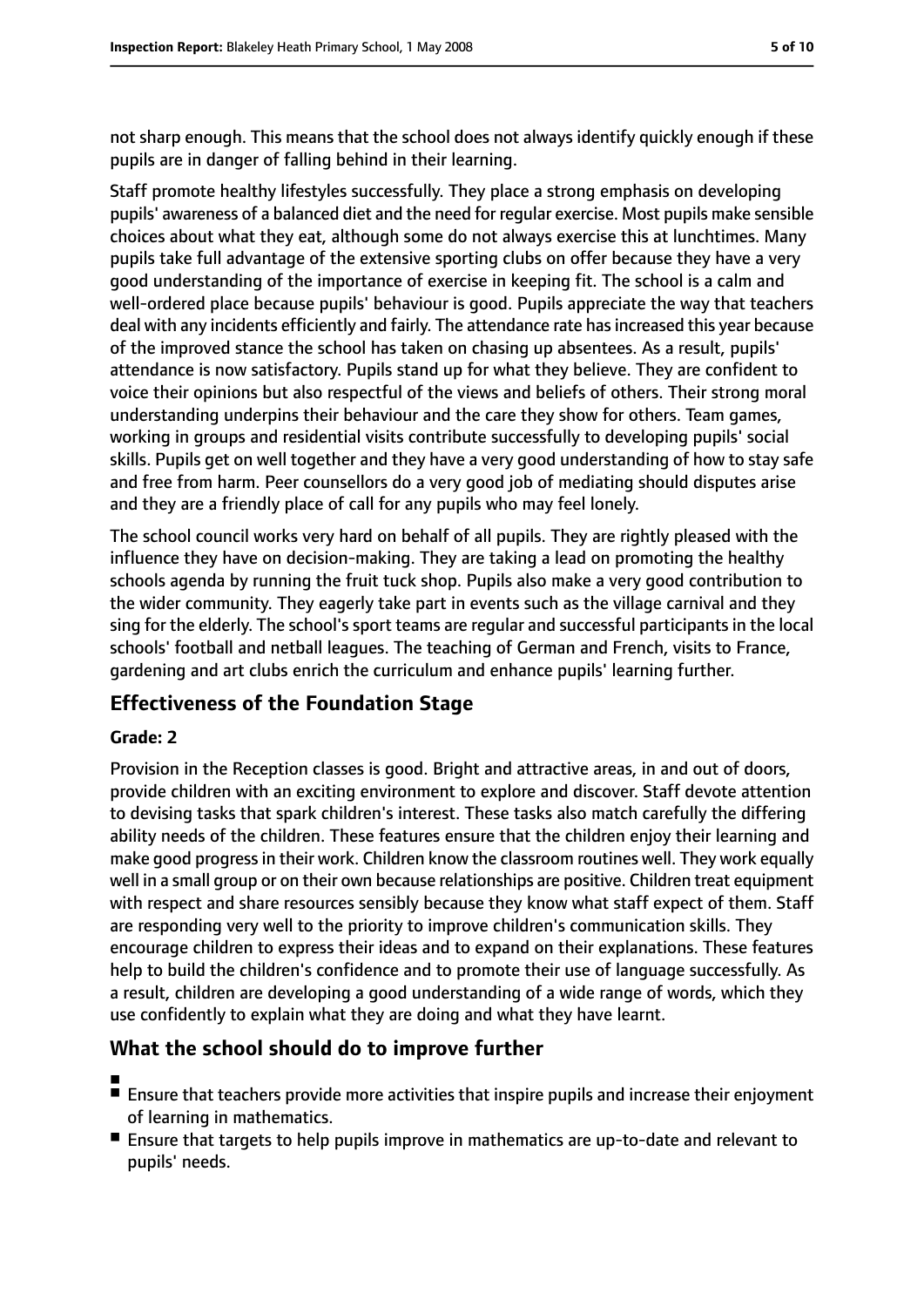■ Strengthen tracking procedures so that senior leaders and teachers check the progress of higher attaining pupils more carefully.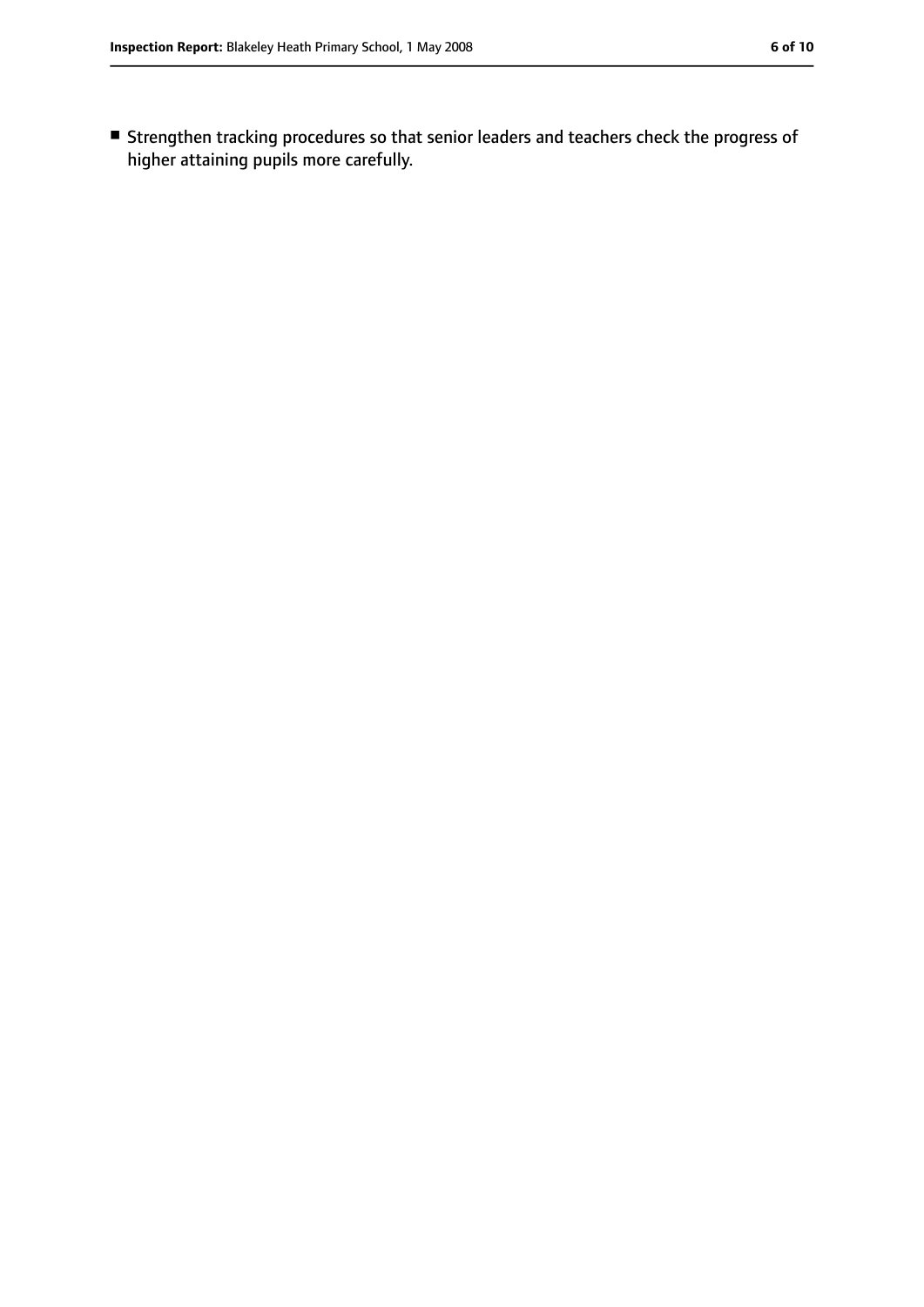**Any complaints about the inspection or the report should be made following the procedures set out in the guidance 'Complaints about school inspection', which is available from Ofsted's website: www.ofsted.gov.uk.**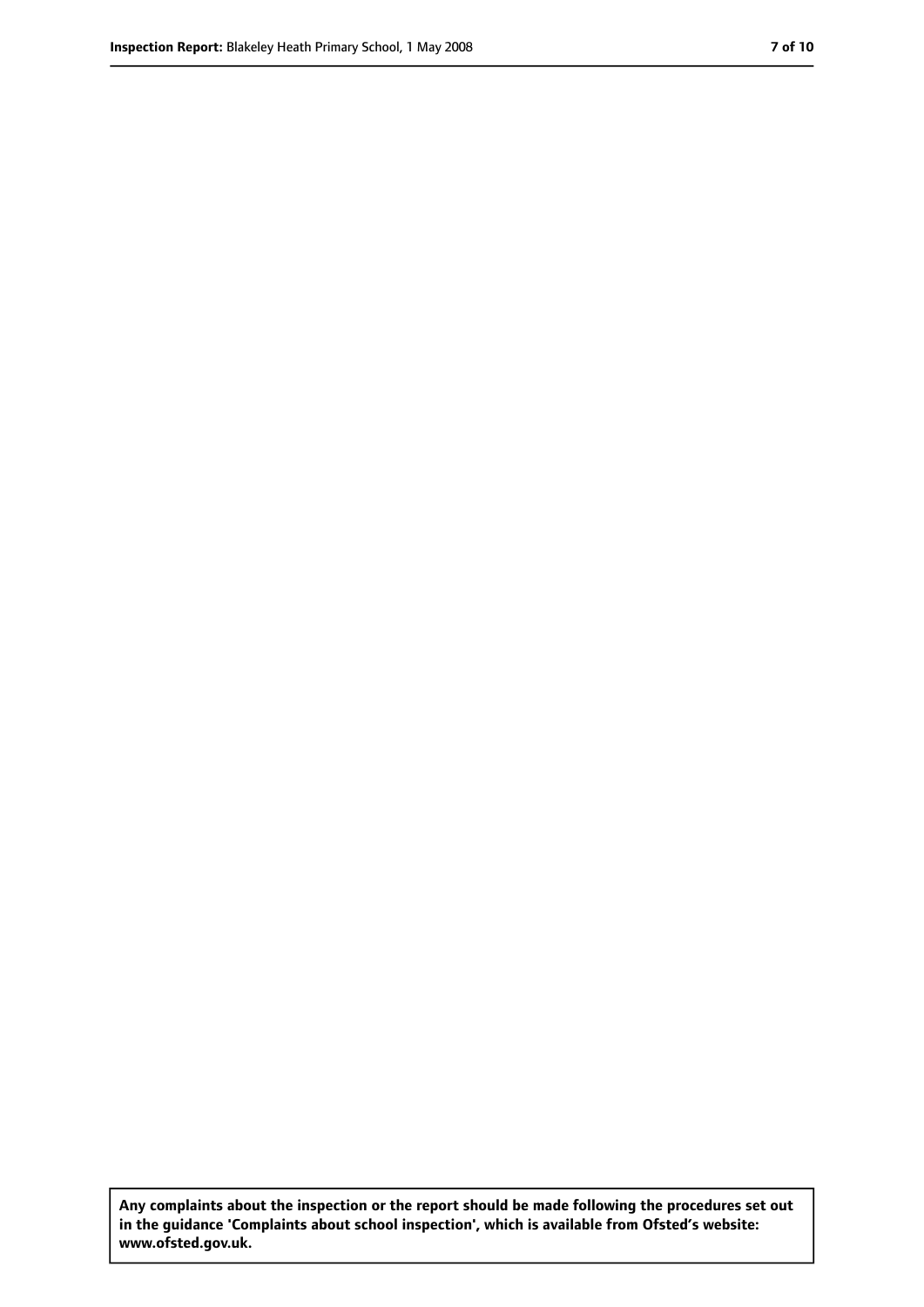#### **Annex A**

# **Inspection judgements**

| $^{\backprime}$ Key to judgements: grade 1 is outstanding, grade 2 good, grade 3 satisfactory, and | <b>School</b>  |
|----------------------------------------------------------------------------------------------------|----------------|
| arade 4 inadequate                                                                                 | <b>Overall</b> |

## **Overall effectiveness**

| How effective, efficient and inclusive is the provision of education, integrated<br>care and any extended services in meeting the needs of learners? |     |
|------------------------------------------------------------------------------------------------------------------------------------------------------|-----|
| Effective steps have been taken to promote improvement since the last<br>inspection                                                                  | Yes |
| How well does the school work in partnership with others to promote learners'<br>well-being?                                                         |     |
| The effectiveness of the Foundation Stage                                                                                                            |     |
| The capacity to make any necessary improvements                                                                                                      |     |

## **Achievement and standards**

| How well do learners achieve?                                                                               |  |
|-------------------------------------------------------------------------------------------------------------|--|
| The standards <sup>1</sup> reached by learners                                                              |  |
| How well learners make progress, taking account of any significant variations between<br>groups of learners |  |
| How well learners with learning difficulties and disabilities make progress                                 |  |

## **Personal development and well-being**

| How good is the overall personal development and well-being of the<br>learners?                                  |  |
|------------------------------------------------------------------------------------------------------------------|--|
| The extent of learners' spiritual, moral, social and cultural development                                        |  |
| The extent to which learners adopt healthy lifestyles                                                            |  |
| The extent to which learners adopt safe practices                                                                |  |
| How well learners enjoy their education                                                                          |  |
| The attendance of learners                                                                                       |  |
| The behaviour of learners                                                                                        |  |
| The extent to which learners make a positive contribution to the community                                       |  |
| How well learners develop workplace and other skills that will contribute to<br>their future economic well-being |  |

## **The quality of provision**

| How effective are teaching and learning in meeting the full range of the<br>learners' needs?          |  |
|-------------------------------------------------------------------------------------------------------|--|
| How well do the curriculum and other activities meet the range of needs<br>and interests of learners? |  |
| How well are learners cared for, guided and supported?                                                |  |

 $^1$  Grade 1 - Exceptionally and consistently high; Grade 2 - Generally above average with none significantly below average; Grade 3 - Broadly average to below average; Grade 4 - Exceptionally low.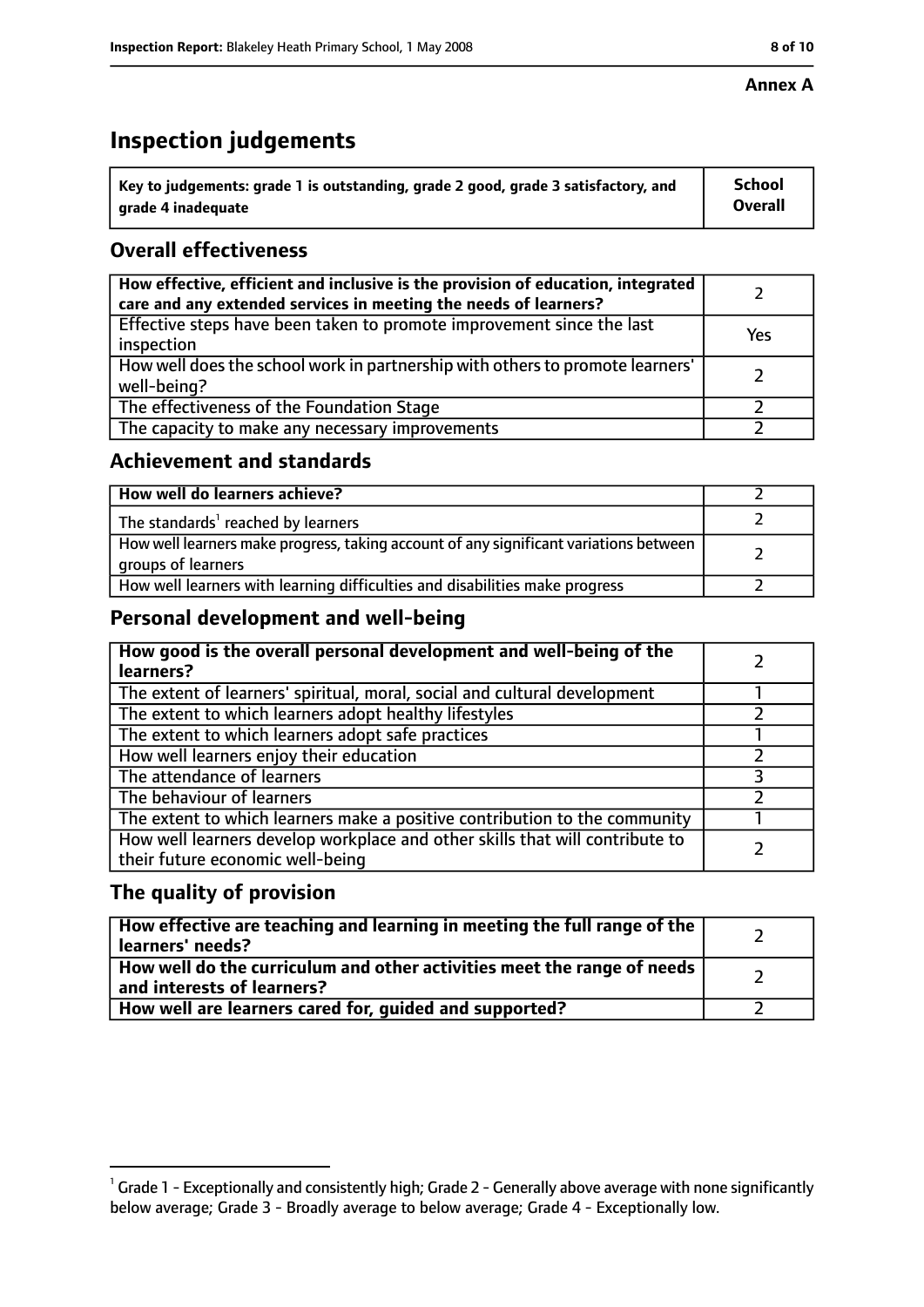## **Annex A**

# **Leadership and management**

| How effective are leadership and management in raising achievement<br>and supporting all learners?                                              |     |
|-------------------------------------------------------------------------------------------------------------------------------------------------|-----|
| How effectively leaders and managers at all levels set clear direction leading<br>to improvement and promote high quality of care and education |     |
| How effectively leaders and managers use challenging targets to raise standards                                                                 |     |
| The effectiveness of the school's self-evaluation                                                                                               |     |
| How well equality of opportunity is promoted and discrimination tackled so<br>that all learners achieve as well as they can                     |     |
| How effectively and efficiently resources, including staff, are deployed to<br>achieve value for money                                          | 7   |
| The extent to which governors and other supervisory boards discharge their<br>responsibilities                                                  | 7   |
| Do procedures for safequarding learners meet current government<br>requirements?                                                                | Yes |
| Does this school require special measures?                                                                                                      | No  |
| Does this school require a notice to improve?                                                                                                   | No  |